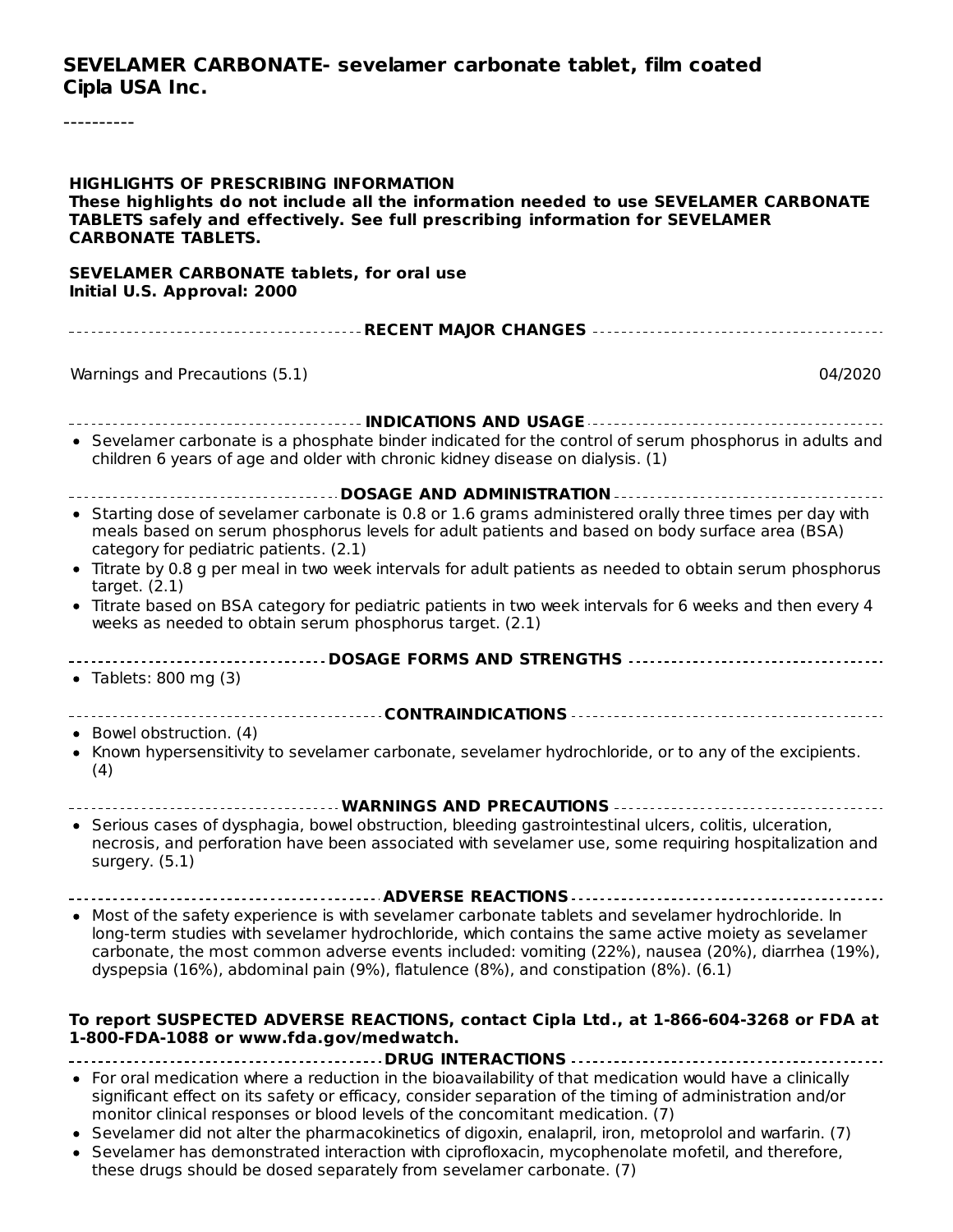#### **FULL PRESCRIBING INFORMATION: CONTENTS\***

#### **1 INDICATIONS AND USAGE**

### **2 DOSAGE AND ADMINISTRATION**

2.1 General Dosing Information

#### **3 DOSAGE FORMS AND STRENGTHS**

**4 CONTRAINDICATIONS**

### **5 WARNINGS AND PRECAUTIONS**

- 5.1 Gastrointestinal Adverse Events
- 5.2 Reductions in Vitamins D, E, K (clotting factors) and Folic Acid Levels

## **6 ADVERSE REACTIONS**

- 6.1 Clinical Trials Experience
- 6.2 Postmarketing Experience

### **7 DRUG INTERACTIONS**

## **8 USE IN SPECIFIC POPULATIONS**

- 8.1 Pregnancy
- 8.2 Lactation
- 8.4 Pediatric Use
- 8.5 Geriatric Use

#### **10 OVERDOSAGE**

#### **11 DESCRIPTION**

## **12 CLINICAL PHARMACOLOGY**

- 12.1 Mechanism of Action
- 12.2 Pharmacodynamics
- 12.3 Pharmacokinetics

## **13 NONCLINICAL TOXICOLOGY**

13.1 Carcinogenesis, Mutagenesis, Impairment of Fertility

#### **14 CLINICAL STUDIES**

14.1 Cross-Over Study of Sevelamer Carbonate 800 mg Tablets and Sevelamer Hydrochloride (Renagel) 800 mg Tablets

14.2 Cross-Over Study of Sevelamer Carbonate Powder and Sevelamer Hydrochloride (Renagel) Tablets

14.3 Clinical Study of Sevelamer Carbonate Powder and Tablets in Pediatric Patients

14.4 Sevelamer Hydrochloride versus Active-Control, Cross-Over Study in Hemodialysis Patients

14.5 Sevelamer Hydrochloride versus Active Control in Hemodialysis Patients

14.6 Sevelamer Hydrochloride versus Active Control in Peritoneal Dialysis Patients

14.7 Once-Daily versus Three-Times-Per-Day Dosing

## **16 HOW SUPPLIED/STORAGE AND HANDLING**

#### **17 PATIENT COUNSELING INFORMATION**

\* Sections or subsections omitted from the full prescribing information are not listed.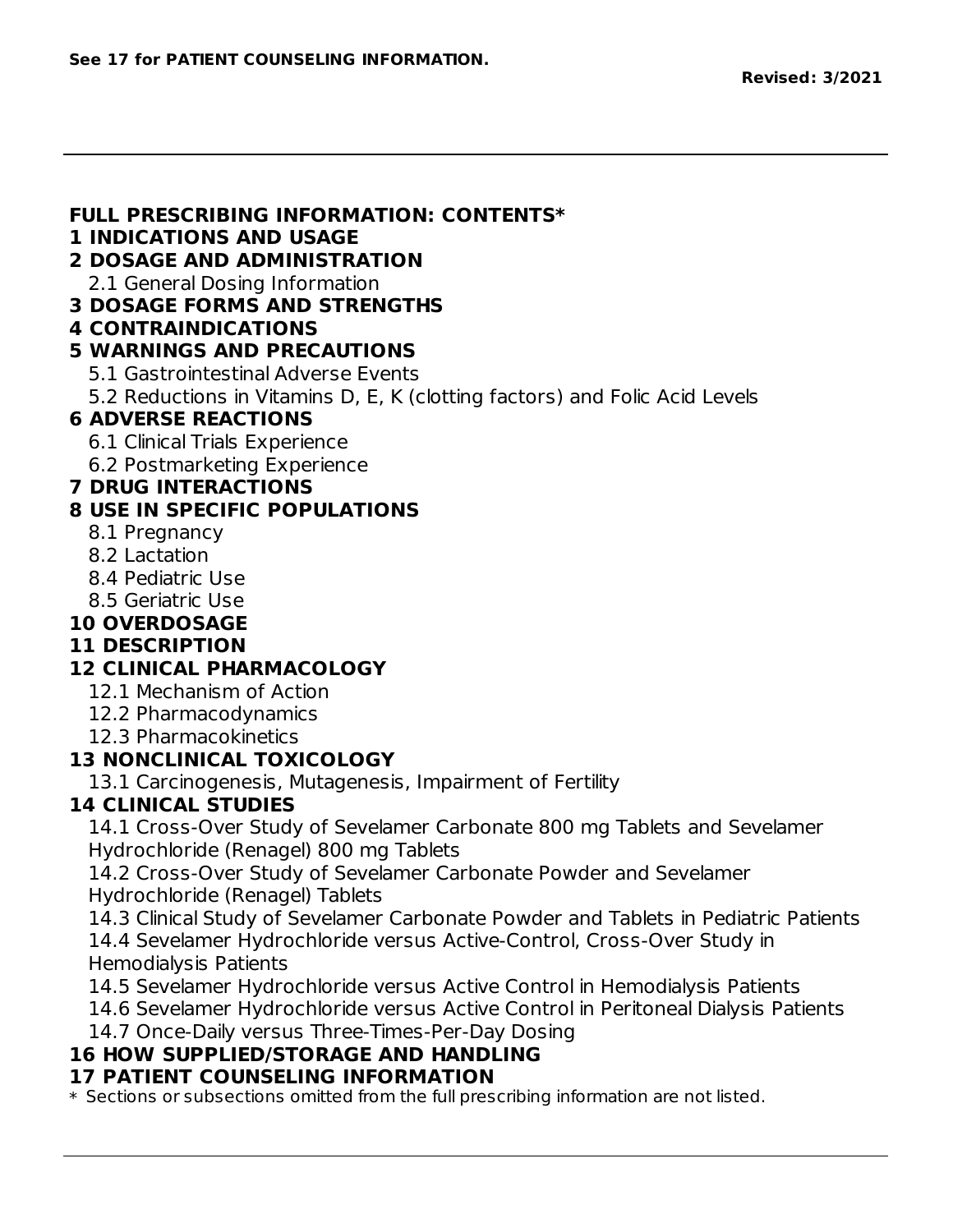#### **FULL PRESCRIBING INFORMATION**

### **1 INDICATIONS AND USAGE**

Sevelamer carbonate is indicated for the control of serum phosphorus in adults and children 6 years of age and older with chronic kidney disease (CKD) on dialysis.

## **2 DOSAGE AND ADMINISTRATION**

#### **2.1 General Dosing Information**

Starting Dose for Adult Patients Not Taking a Phosphate Binder. The recommended starting dose of sevelamer carbonate is 0.8 to 1.6 g taken orally with meals based on serum phosphorus level. Table 1 provides recommended starting doses of sevelamer carbonate for adult patients not taking a phosphate binder.

#### **Table 1: Starting Dose for Adult Dialysis Patients Not Taking a Phosphate Binder**

| <b>Serum Phosphorus</b>   | Sevelamer Carbonate 800 mg<br><b>Tablet</b> |  |  |
|---------------------------|---------------------------------------------|--|--|
| $> 5.5$ and $< 7.5$ mg/dL | 0.8 g three times daily with meals          |  |  |
| $\geq$ 7.5 mg/dL          | $\vert 1.6$ g three times daily with meals  |  |  |

Dose Titration for Adult Patients Taking Sevelamer Carbonate Tablets. Titrate the sevelamer carbonate dose by 0.8 g three times per day with meals at two-week intervals as necessary to achieve target serum phosphorus levels. Based on clinical studies, the average prescribed adult daily dose of sevelamer carbonate is approximately 7.2 g per day. The highest daily adult dose of sevelamer carbonate studied was 14 grams in CKD patients on dialysis.

Starting Dose for Pediatric Patients Not Taking a Phosphate Binder. The recommended starting dose for pediatric patients 6 years of age and older is 0.8 g to 1.6 g taken three times per day with meals based on the patient's body surface area (BSA) category; see Table 2.

#### **Table 2: Recommended Starting Dosage and Titration Increment Based on Pediatric Patient's Body Surface Area**  $(m<sup>2</sup>)$

| BSA(m <sup>2</sup> ) | <b>Starting Dose Per</b><br><b>Meal/Snack</b> | <b>Titration</b><br>Increases/Decreases<br><b>Per Dose</b> |
|----------------------|-----------------------------------------------|------------------------------------------------------------|
| $≥0.75$ to $<1.2$    | 0.8 <sub>q</sub>                              | Titrate by 0.4 g                                           |
| >1.2                 | 1.6 <sub>q</sub>                              | Titrate by 0.8 g                                           |

Dose Titration for Pediatric Patients Taking sevelamer carbonate. Titrate the sevelamer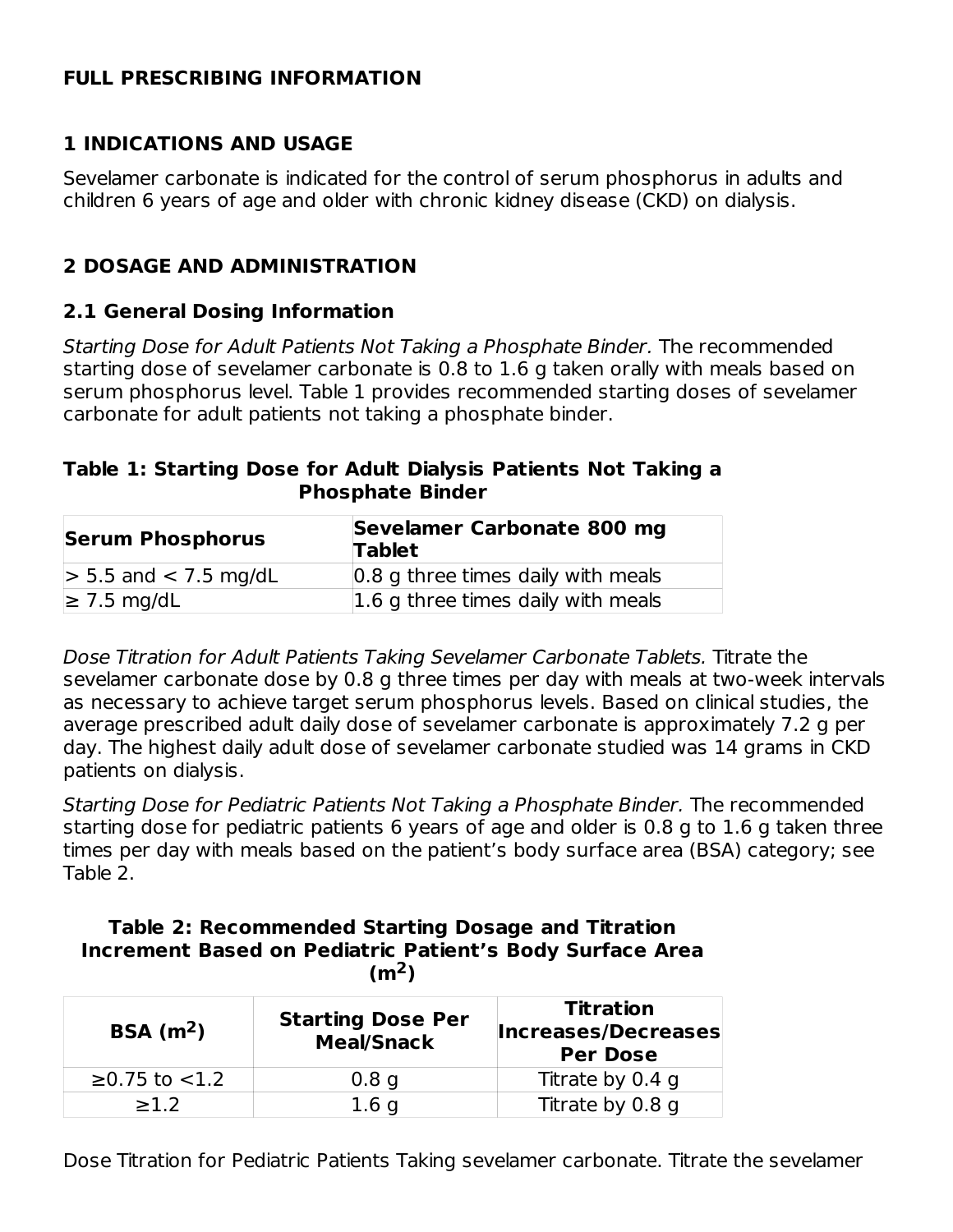carbonate dose as needed to achieve target levels at two-week intervals based on BSA category, as shown in Table 2.

Switching from Sevelamer Hydrochloride Tablets. For adult patients switching from sevelamer hydrochloride tablets to sevelamer carbonate tablets or powder, use the same dose in grams.

Switching between Sevelamer Carbonate Tablets and Powder. Use the same dose in grams.

Switching from Calcium Acetate. Table 3 gives recommended starting doses of sevelamer carbonate based on a patient's current calcium acetate dose.

#### **Table 3: Starting Dose for Dialysis Patients Switching from Calcium Acetate to Sevelamer Carbonate**

| Calcium Acetate 667 mg<br>(Tablets per meal) | <b>Sevelamer Carbonate Tablet</b> |
|----------------------------------------------|-----------------------------------|
| 1 tablet                                     | 0.8 <sub>q</sub>                  |
| 2 tablets                                    | 1.6 <sub>q</sub>                  |
| 3 tablets                                    | 2.4 <sub>q</sub>                  |

### **3 DOSAGE FORMS AND STRENGTHS**

Tablets: 800 mg Off-white, film coated, modified capsule shaped, biconvex tablets debossed with I on one side and 8 on other side.

## **4 CONTRAINDICATIONS**

Sevelamer carbonate is contraindicated in patients with bowel obstruction.

Sevelamer carbonate is contraindicated in patients with known hypersensitivity to sevelamer carbonate, sevelamer hydrochloride, or to any of the excipients.

## **5 WARNINGS AND PRECAUTIONS**

#### **5.1 Gastrointestinal Adverse Events**

Patients with dysphagia, swallowing disorders, severe gastrointestinal (GI) motility disorders, including severe constipation, or major GI tract surgery were not included in the sevelamer carbonate clinical studies.

Cases of dysphagia and esophageal tablet retention have been reported in association with use of the tablet formulation of sevelamer, some requiring hospitalization and intervention. Consider using sevelamer suspension in patients with a history of swallowing disorders.

Cases of bowel obstruction, bleeding gastrointestinal ulcers, colitis, ulceration, necrosis, and perforation have also been reported with sevelamer use *[see Adverse Reactions* (6.2)]. Inflammatory disorders may resolve upon sevelamer carbonate discontinuation. Treatment with sevelamer carbonate should be re-evaluated in patients who develop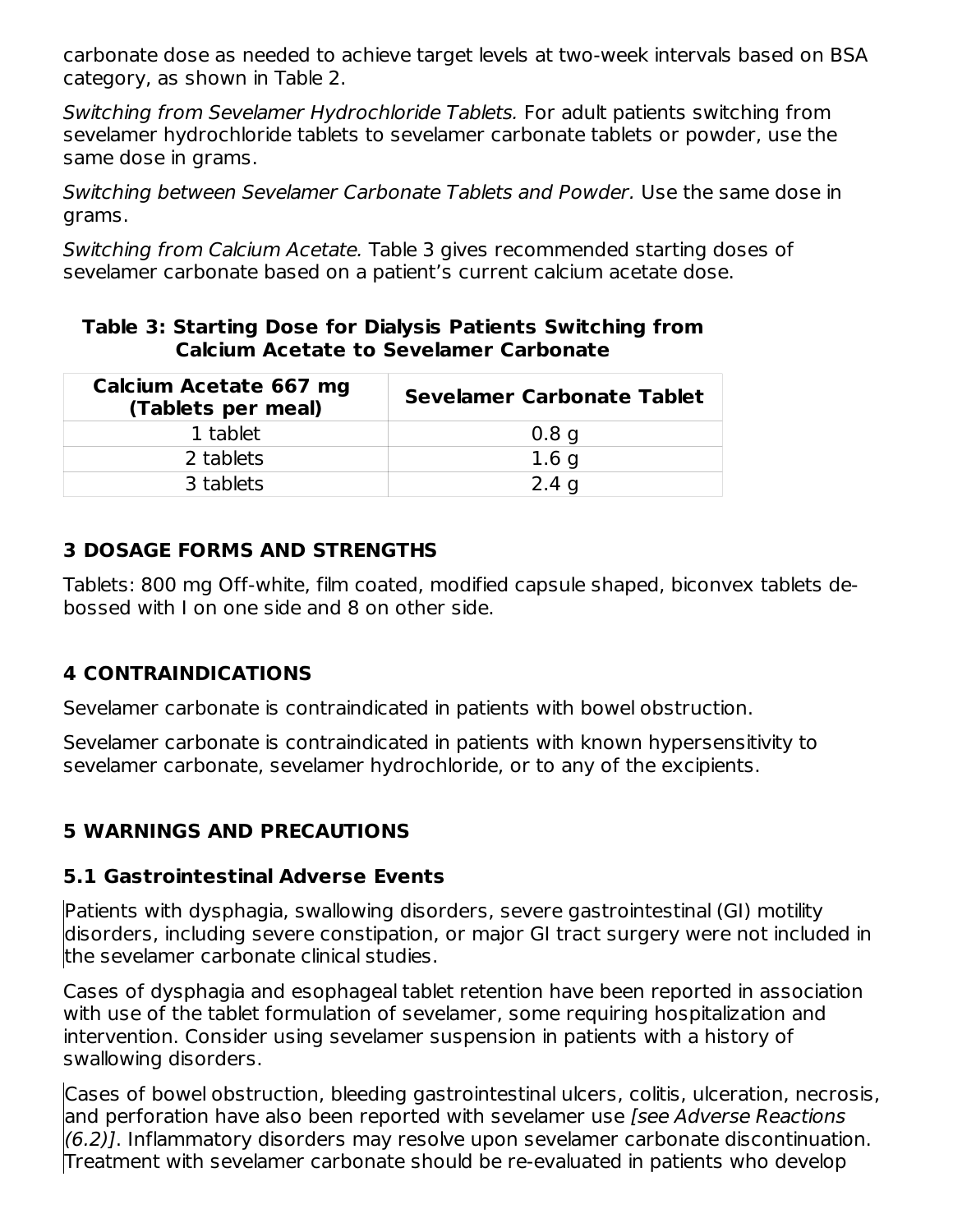severe gastrointestinal symptoms.

## **5.2 Reductions in Vitamins D, E, K (clotting factors) and Folic Acid Levels**

In preclinical studies in rats and dogs, sevelamer hydrochloride, which contains the same active moiety as sevelamer carbonate, reduced vitamins D, E, and K (coagulation parameters) and folic acid levels at doses of 6 to 10 times the recommended human dose. In short-term clinical trials, there was no evidence of reduction in serum levels of vitamins. However, in a one-year clinical trial, 25-hydroxyvitamin D (normal range 10 to 55 ng/mL) fell from 39  $\pm$  22 ng/mL to 34  $\pm$  22 ng/mL (p <0.01) with sevelamer hydrochloride treatment. Most (approximately 75%) patients in sevelamer hydrochloride clinical trials were receiving vitamin supplements.

## **6 ADVERSE REACTIONS**

## **6.1 Clinical Trials Experience**

Because clinical trials are conducted under widely varying conditions, adverse reaction rates observed in the clinical trials of a drug cannot be directly compared to rates in the clinical trials of another drug and may not reflect the rates observed in practice.

There are limited clinical trial data on the safety of sevelamer carbonate. However, because it contains the same active ingredient as the hydrochloride salt, the adverse event profiles of the two salts are expected to be similar. In a cross-over study in hemodialysis patients with treatment durations of eight weeks each and no washout, and another cross-over study in hemodialysis patients with treatment durations of four weeks each and no washout between treatment periods, the adverse reactions on sevelamer carbonate powder were similar to those reported for sevelamer hydrochloride.

In a parallel design study of sevelamer hydrochloride with treatment duration of 52 weeks, adverse reactions reported for sevelamer hydrochloride (n=99) were similar to those reported for the active-comparator group (n=101). Overall adverse reactions among those treated with sevelamer hydrochloride occurring in  $> 5\%$  of patients included: vomiting (22%), nausea (20%), diarrhea (19%), dyspepsia (16%), abdominal pain (9%), flatulence (8%), and constipation (8%). A total of 27 patients treated with sevelamer and 10 patients treated with comparator withdrew from the study due to adverse reactions.

Based on studies of 8 to 52 weeks, the most common reason for withdrawal from sevelamer hydrochloride was gastrointestinal adverse reactions (3%-16%).

In 143 peritoneal dialysis patients studied for 12 weeks using sevelamer hydrochloride, most common adverse reactions were similar to adverse reactions observed in hemodialysis patients. The most frequently occurring treatment emergent serious adverse reaction was peritonitis (8 reactions in 8 patients [8%] in the sevelamer group and 2 reactions in 2 patients [4%] on active control). Thirteen patients (14%) in the sevelamer group and 9 patients (20%) in the active-control group discontinued, mostly for gastrointestinal adverse reactions.

## **6.2 Postmarketing Experience**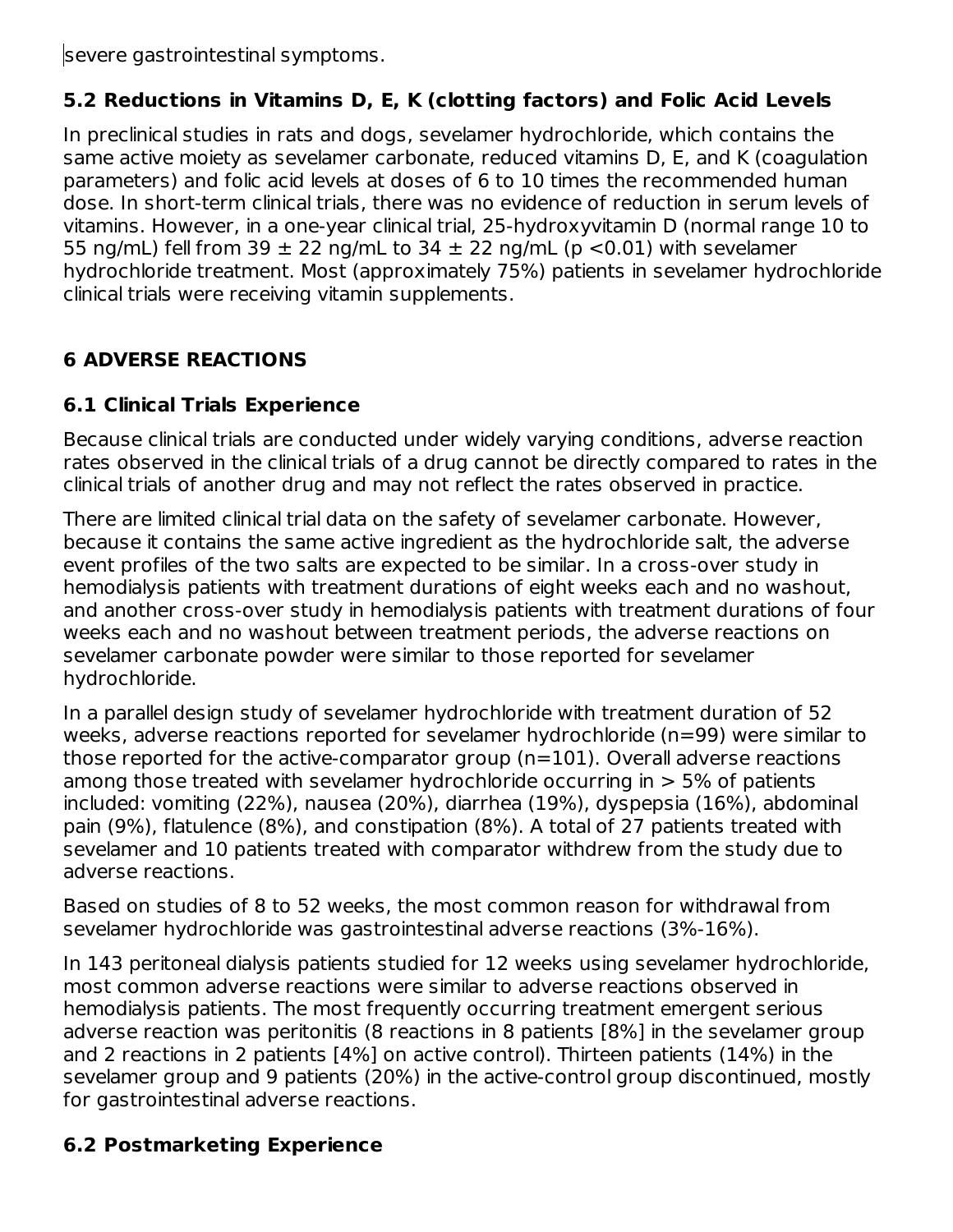Because these reactions are reported voluntarily from a population of uncertain size, it is not always possible to reliably estimate their frequency or to establish a causal relationship to drug exposure.

The following adverse reactions have been identified during postapproval use of sevelamer hydrochloride or sevelamer carbonate: hypersensitivity, pruritus, rash, abdominal pain, bleeding gastrointestinal ulcers, colitis, ulceration, necrosis, fecal impaction, and uncommon cases of ileus, intestinal obstruction, and intestinal perforation. Appropriate medical management should be given to patients who develop constipation or have worsening of existing constipation to avoid severe complications.

# **7 DRUG INTERACTIONS**

There are no empirical data on avoiding drug interactions between sevelamer carbonate and most concomitant oral drugs. For oral medication where a reduction in the bioavailability of that medication would have a clinically significant effect on its safety or efficacy (e.g., cyclosporine, tacrolimus, levothyroxine), consider separation of the timing of the administration of the two drugs [see Clinical Pharmacology (12.3)]. The duration of separation depends upon the absorption characteristics of the medication concomitantly administered, such as the time to reach peak systemic levels and whether the drug is an immediate-release or an extended-release product. Where possible consider monitoring clinical responses and/or blood levels of concomitant drugs that have a narrow therapeutic range.

|                                        | TUDIC JI JEVERINET DI UY INIEI UEENIJ                                                                             |
|----------------------------------------|-------------------------------------------------------------------------------------------------------------------|
|                                        | Oral drugs for which sevelamer did not alter the<br>pharmacokinetics when administered concomitantly              |
| Digoxin                                |                                                                                                                   |
| Enalapril                              |                                                                                                                   |
| <b>Iron</b>                            |                                                                                                                   |
| Metoprolol                             |                                                                                                                   |
| Warfarin                               |                                                                                                                   |
| carbonate                              | Oral drugs that have demonstrated interaction with<br>sevelamer and are to be dosed separately from sevelamer     |
|                                        | <b>Dosing Recommendations</b>                                                                                     |
| Ciprofloxacin<br>Mycophenolate mofetil | Take at least 2 hours before or 6 hours after<br><b>sevelamer</b><br>∓al a stilasat ∩ika i as kafa as sa islanasa |
|                                        |                                                                                                                   |

**Table 5: Sevelamer Drug Interactions**

## **8 USE IN SPECIFIC POPULATIONS**

#### **8.1 Pregnancy**

#### Risk Summary

Sevelamer carbonate is not absorbed systemically following oral administration and maternal use is not expected to result in fetal exposure to the drug.

Take at least 2 hours before sevelamer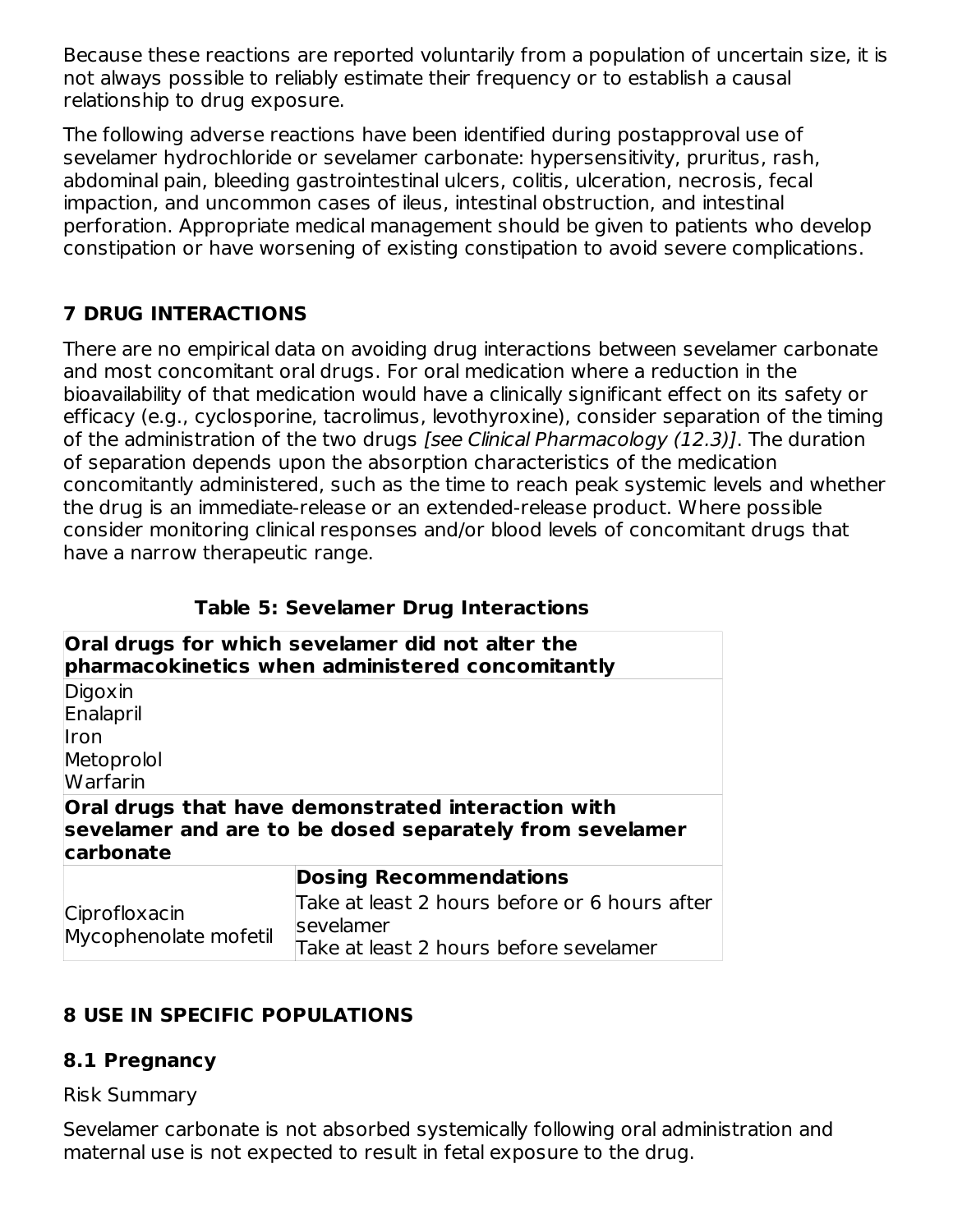#### Clinical Considerations

Sevelamer carbonate may decrease serum levels of fat soluble vitamins and folic acid in pregnant women [see Clinical Pharmacology (12.2)]. Consider supplementation.

Data

#### Animal data

In pregnant rats given dietary doses of 0.5, 1.5, or 4.5 g/kg/day of sevelamer hydrochloride during organogenesis, reduced or irregular ossification of fetal bones, probably due to a reduced absorption of fat-soluble vitamin D, occurred in mid and highdose groups (human equivalent doses approximately equal to 3-4 times the maximum clinical trial dose of 13 g). In pregnant rabbits given oral doses of 100, 500, or 1000 mg/kg/day of sevelamer hydrochloride by gavage during organogenesis, an increase of early resorptions occurred in the high-dose group (human equivalent dose twice the maximum clinical trial dose).

## **8.2 Lactation**

Risk Summary

Sevelamer carbonate is not absorbed systemically by the mother following oral administration, and breastfeeding is not expected to result in exposure of the child to sevelamer carbonate.

Clinical Considerations

Sevelamer carbonate may decrease serum levels of fat soluble vitamins and folic acid in pregnant women [see Clinical Pharmacology (12.2)]. Consider supplementation.

## **8.4 Pediatric Use**

The safety and efficacy of sevelamer carbonate in lowering serum phosphorus levels was studied in patients 6 years of age and older with CKD. In this study, sevelamer carbonate was apparently less effective in children with a low baseline serum phosphorus, which described children <13 years of age and children not on dialysis. Given its mechanism of action, sevelamer carbonate is expected to be effective in lowering serum phosphorus levels in pediatric patients with CKD. Most adverse events that were reported as related, or possibly related, to sevelamer carbonate were gastrointestinal in nature. No new risks or safety signals were identified with the use of sevelamer carbonate in the trial.

Sevelamer carbonate tablets has not been studied in pediatric patients below 6 years of age.

## **8.5 Geriatric Use**

Clinical studies of sevelamer carbonate did not include sufficient numbers of subjects aged 65 and over to determine whether they respond differently from younger subjects. Other reported clinical experience has not identified differences in responses between the elderly and younger patients. In general, dose selection for an elderly patient should be cautious, usually starting at the low end of the dosing range.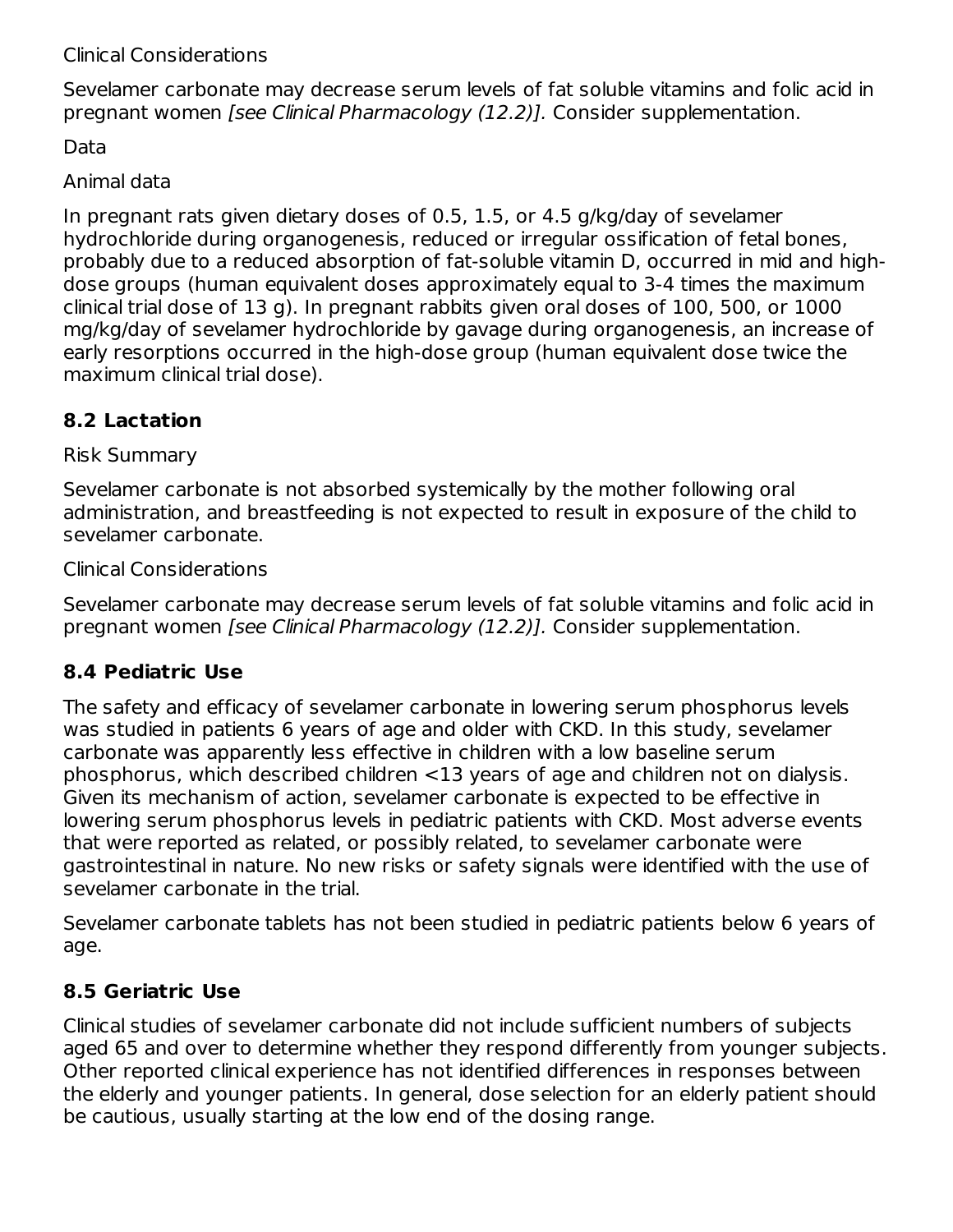## **10 OVERDOSAGE**

In CKD patients on dialysis, the maximum dose studied was 14 grams of sevelamer carbonate and 13 grams of sevelamer hydrochloride. There are no reports of overdosage with sevelamer carbonate or sevelamer hydrochloride in patients. Since sevelamer is not absorbed, the risk of systemic toxicity is low.

## **11 DESCRIPTION**

The active ingredient in sevelamer carbonate tablets is sevelamer carbonate, a polymeric amine that binds phosphate and is meant for oral administration. It was developed as a pharmaceutical alternative to sevelamer hydrochloride (Renagel ®). Sevelamer carbonate is an anion exchange resin, with the same polymeric structure as sevelamer hydrochloride, in which carbonate replaces chloride as the counterion. While the counterions differ for the two salts, the polymer itself, the active moiety involved in phosphate-binding, is the same.

Sevelamer carbonate is known chemically as poly(allylamine-co-N,N'-diallyl-1,3-diamino-2 hydroxypropane) carbonate salt. Sevelamer carbonate is hygroscopic, but insoluble in water. The structure is represented in Figure 1.



## **Figure 1: Chemical Structure of Sevelamer Carbonate**

a,  $b =$  number of primary amine groups  $a + b = 9$  $c =$  number of cross-linking groups  $c = 1$  $m =$  large number to indicate extended polymer network

**Sevelamer Carbonate Tablets:** Each film-coated tablet of sevelamer carbonate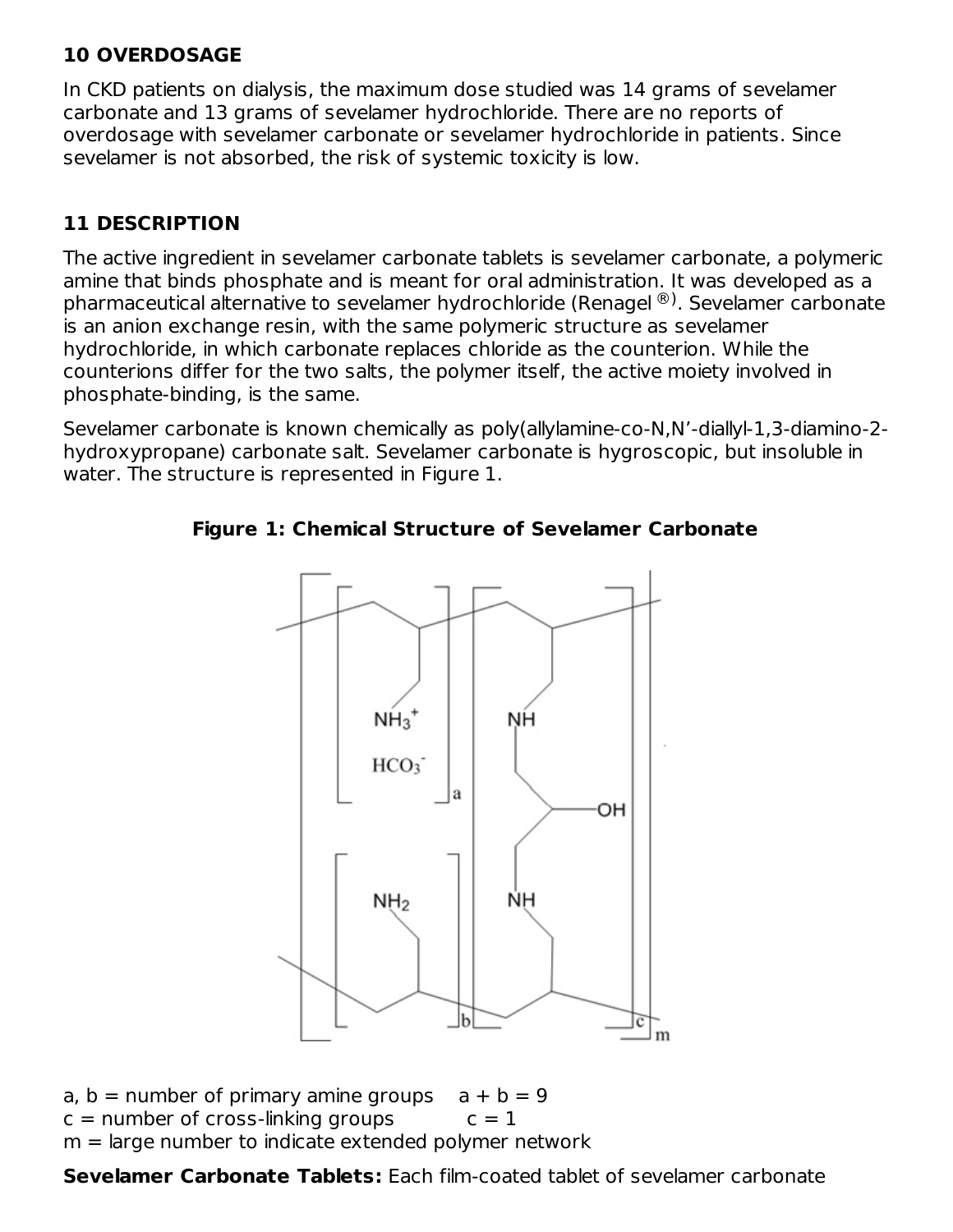contains 800 mg of sevelamer carbonate on an anhydrous basis. The inactive ingredients are microcrystalline cellulose, silicified microcrystalline cellulose, crospovidone, hydroxy propyl cellulose, talc, colloidal silicon dioxide, sodium stearyl fumarate, hydroxy propyl methyl cellulose, and diacetylated monoglycerides.

# **12 CLINICAL PHARMACOLOGY**

# **12.1 Mechanism of Action**

Sevelamer carbonate tablets contains sevelamer carbonate, a non-absorbed phosphatebinding cross-linked polymer, free of metal and calcium. It contains multiple amines separated by one carbon from the polymer backbone. These amines exist in a protonated form in the intestine and interact with phosphate molecules through ionic and hydrogen bonding. By binding phosphate in the gastrointestinal tract and decreasing absorption, sevelamer carbonate lowers the phosphate concentration in the serum (serum phosphorus).

## **12.2 Pharmacodynamics**

In addition to effects on serum phosphorus levels, sevelamer hydrochloride has been shown to bind bile acids in vitro and in vivo in experimental animal models. Because sevelamer binds bile acids, it may interfere with normal fat absorption and thus may reduce absorption of fat soluble vitamins such as A, D and K. In clinical trials of sevelamer hydrochloride, both the mean total and LDL cholesterol declined by 15%-31%; the clinical significance of this finding, which was observed after 2 weeks, is unclear. Triglycerides, HDL cholesterol, and albumin did not change.

## **12.3 Pharmacokinetics**

A mass balance study using  $^{14}$ C-sevelamer hydrochloride, in 16 healthy male and female volunteers showed that sevelamer hydrochloride is not systemically absorbed. No absorption studies have been performed in patients with renal disease.

Drug Interactions

In vivo

Sevelamer carbonate has been studied in human drug-drug interaction studies (9.6 grams once daily with a meal) with warfarin and digoxin. Sevelamer hydrochloride, which contains the same active moiety as sevelamer carbonate, has been studied in human drug-drug interaction studies (2.4 to 2.8 grams single dose or three times daily with meals or two times daily without meals) with ciprofloxacin, digoxin, enalapril, iron, metoprolol, mycophenolate mofetil, and warfarin.

Coadministered single dose of 2.8 grams of sevelamer hydrochloride in fasted state decreased the bioavailability of ciprofloxacin by approximately 50% in healthy subjects.

Concomitant administration of sevelamer and mycophenolate mofetil in adult and pediatric patients decreased the mean MPA C $_{\sf max}$  and AUC $_{\sf 0\text{-}12h}$  by 36% and 26%, respectively.

Sevelamer carbonate or sevelamer hydrochloride did not alter the pharmacokinetics of enalapril, digoxin, iron, metoprolol, and warfarin when coadministered.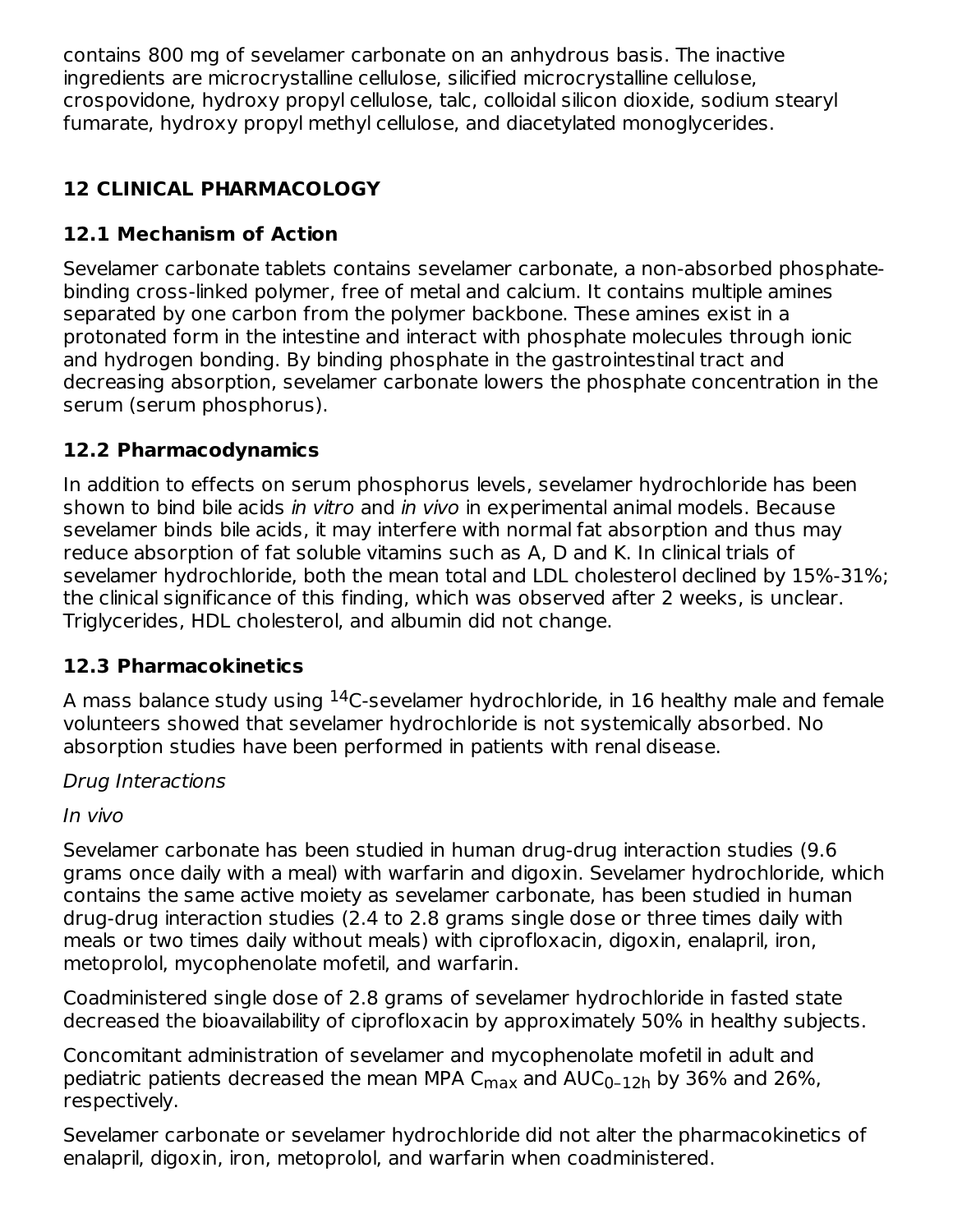During postmarketing experience, cases of increased thyroid stimulating hormone (TSH) levels have been reported in patients coadministered sevelamer hydrochloride and levothyroxine. Reduction in concentrations of cyclosporine and tacrolimus leading to dose increases has also been reported in transplant patients when coadministered with sevelamer hydrochloride without any clinical consequences (for example, graft rejection). The possibility of an interaction cannot be excluded with these drugs.

# **13 NONCLINICAL TOXICOLOGY**

## **13.1 Carcinogenesis, Mutagenesis, Impairment of Fertility**

Standard lifetime carcinogenicity bioassays were conducted in mice and rats. Rats were given sevelamer hydrochloride by diet at 0.3, 1, or 3 g/kg/day. There was an increased incidence of urinary bladder transitional cell papilloma in male rats of the high dose group (human equivalent dose twice the maximum clinical trial dose of 13 g). Mice received dietary administration of sevelamer hydrochloride at doses of up to 9 g/kg/day (human equivalent dose 3 times the maximum clinical trial dose). There was no increased incidence of tumors observed in mice.

In an in vitro mammalian cytogenetic test with metabolic activation, sevelamer hydrochloride caused a statistically significant increase in the number of structural chromosome aberrations. Sevelamer hydrochloride was not mutagenic in the Ames bacterial mutation assay.

Sevelamer hydrochloride did not impair the fertility of male or female rats in a dietary administration study in which the females were treated from 14 days prior to mating through gestation and the males were treated for 28 days prior to mating. The highest dose in this study was 4.5 g/kg/day (human equivalent dose 3 times the maximum clinical trial dose of 13 g).

# **14 CLINICAL STUDIES**

The ability of sevelamer to control serum phosphorus in CKD patients on dialysis was predominantly determined from the effects of the hydrochloride salt to bind phosphate. Six clinical trials used sevelamer hydrochloride and three clinical trials used sevelamer carbonate. The sevelamer hydrochloride studies include one double-blind, placebocontrolled 2-week study (sevelamer N=24); two open-label, uncontrolled, 8-week studies (sevelamer N=220); and three active-controlled open-label studies with treatment durations of 8 to 52 weeks (sevelamer N=256). The sevelamer carbonate studies include one double-blind, active-controlled, cross-over study with two 8-week treatment periods using sevelamer carbonate tablets (N=79); one open-label, active-controlled, cross-over study with two 4-week treatment periods using sevelamer carbonate powder (N=31); and one randomized, parallel, open-label study using sevelamer carbonate powder (N=144) dosed once daily or sevelamer hydrochloride tablets (N=73) dosed three times daily for 24 weeks. Six of the active-controlled studies are described here (three sevelamer carbonate and three sevelamer hydrochloride studies).

### **14.1 Cross-Over Study of Sevelamer Carbonate 800 mg Tablets and Sevelamer Hydrochloride (Renagel) 800 mg Tablets**

Stage 5 CKD patients on hemodialysis were entered into a five-week sevelamer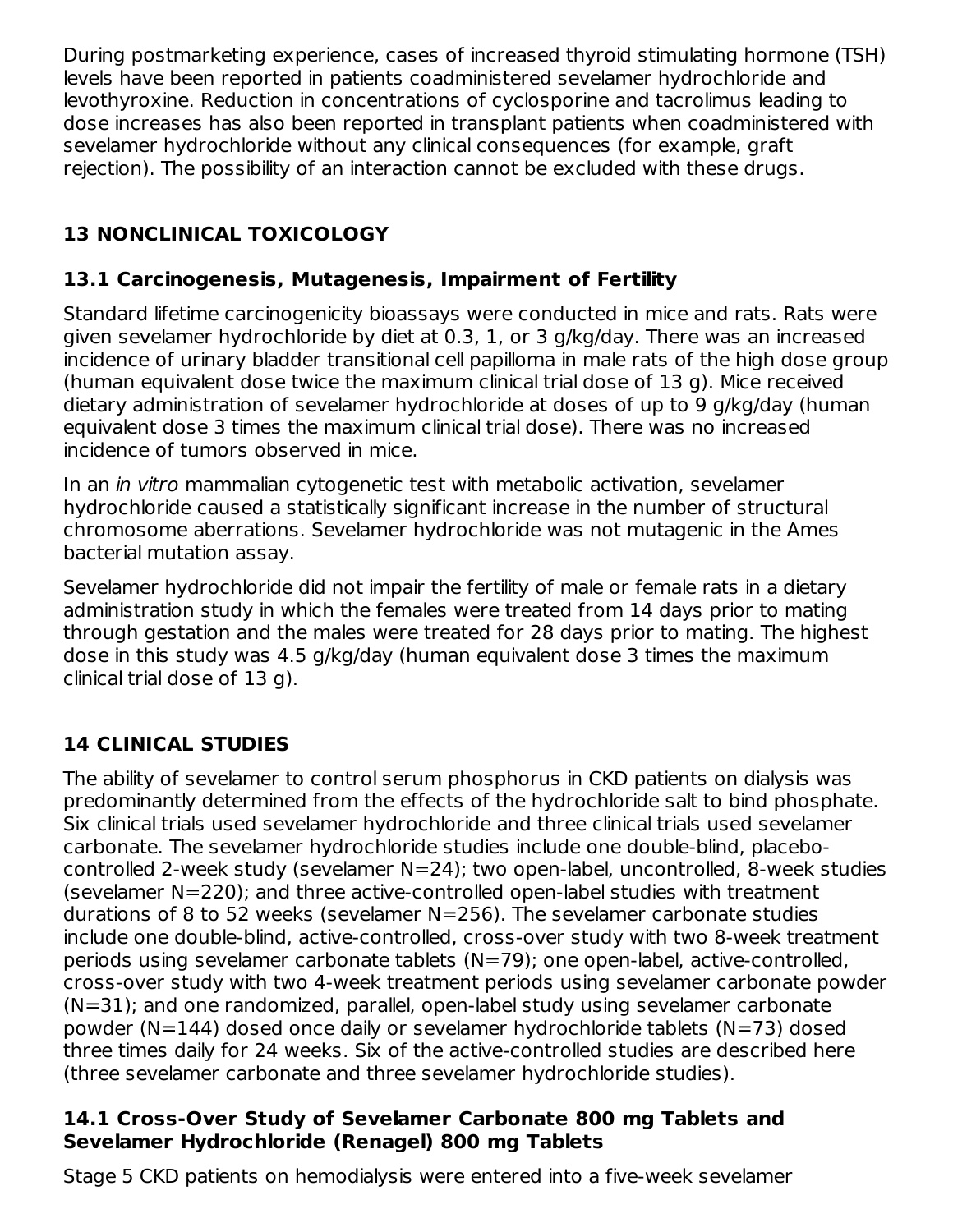hydrochloride run-in period and 79 patients received, in random order, sevelamer carbonate 800 mg tablets and sevelamer hydrochloride 800 mg tablets for eight weeks each, with no intervening washout. Study dose during the cross-over period was determined based on the sevelamer hydrochloride dose during the run-in period on a gram-per-gram basis. The phosphorus levels at the end of each of the two cross-over periods were similar. Average actual daily dose was 6 g/day divided among meals for both treatments. Thirty-nine of those completing the cross-over portion of the study were entered into a two-week washout period during which patients were instructed not to take any phosphate binders; this confirmed the activity of sevelamer in this study.

#### **14.2 Cross-Over Study of Sevelamer Carbonate Powder and Sevelamer Hydrochloride (Renagel) Tablets**

Stage 5 CKD patients on hemodialysis were entered into a four-week sevelamer hydrochloride run-in period and 31 patients received, in random order, sevelamer carbonate powder and sevelamer hydrochloride tablets for four weeks each with no intervening washout. Study dose during the cross-over period was determined based on the sevelamer hydrochloride dose during the run-in period on a gram-per-gram basis. The phosphorus levels at the end of each of the two cross-over periods were similar. Average actual daily dose was 6.0 g/day divided among meals for sevelamer carbonate powder and 6.4 g/day divided among meals for sevelamer hydrochloride tablets.

## **14.3 Clinical Study of Sevelamer Carbonate Powder and Tablets in Pediatric Patients**

A clinical study with sevelamer carbonate was conducted in 101 patients 6 to 18 years of age with chronic kidney disease. This study included a washout period for patients on a phosphate binder, a 2-week, double-blind, fixed-dose period (FDP) in which patients were randomized to sevelamer carbonate (n=50) or placebo (n=51), and a 26-week, open-label, sevelamer carbonate dose titration period (DTP). Most patients were 13 to 18 years of age (73%) and had a BSA  $\geq$ 1.2 m<sup>2</sup> (84%). Approximately 78% of patients were CKD patients on dialysis.

Sevelamer carbonate significantly reduced serum phosphorus through Week 2 (primary endpoint) by an LS Mean difference of -0.90 (SE 0.27) mg/dL compared to placebo (p=0.001). A similar treatment response was observed in patients who received sevelamer carbonate during the 6-month open-label DTP. Approximately 30% of subjects reached their target serum phosphorus. The median prescribed daily dose was approximately 7.0 g per day during the titration period.

The results of the primary efficacy endpoint were consistent by BSA subgroup. In contrast, a treatment effect was not observed in subjects with a baseline serum phosphorus below 7 mg/dL, many of whom were the subjects 6 to <13 years of age or the subjects not on dialysis (Figure 2).

#### **Figure 2: Change in Serum Phosphorus (mg/dL) from Baseline to Week 2 by Subgroup**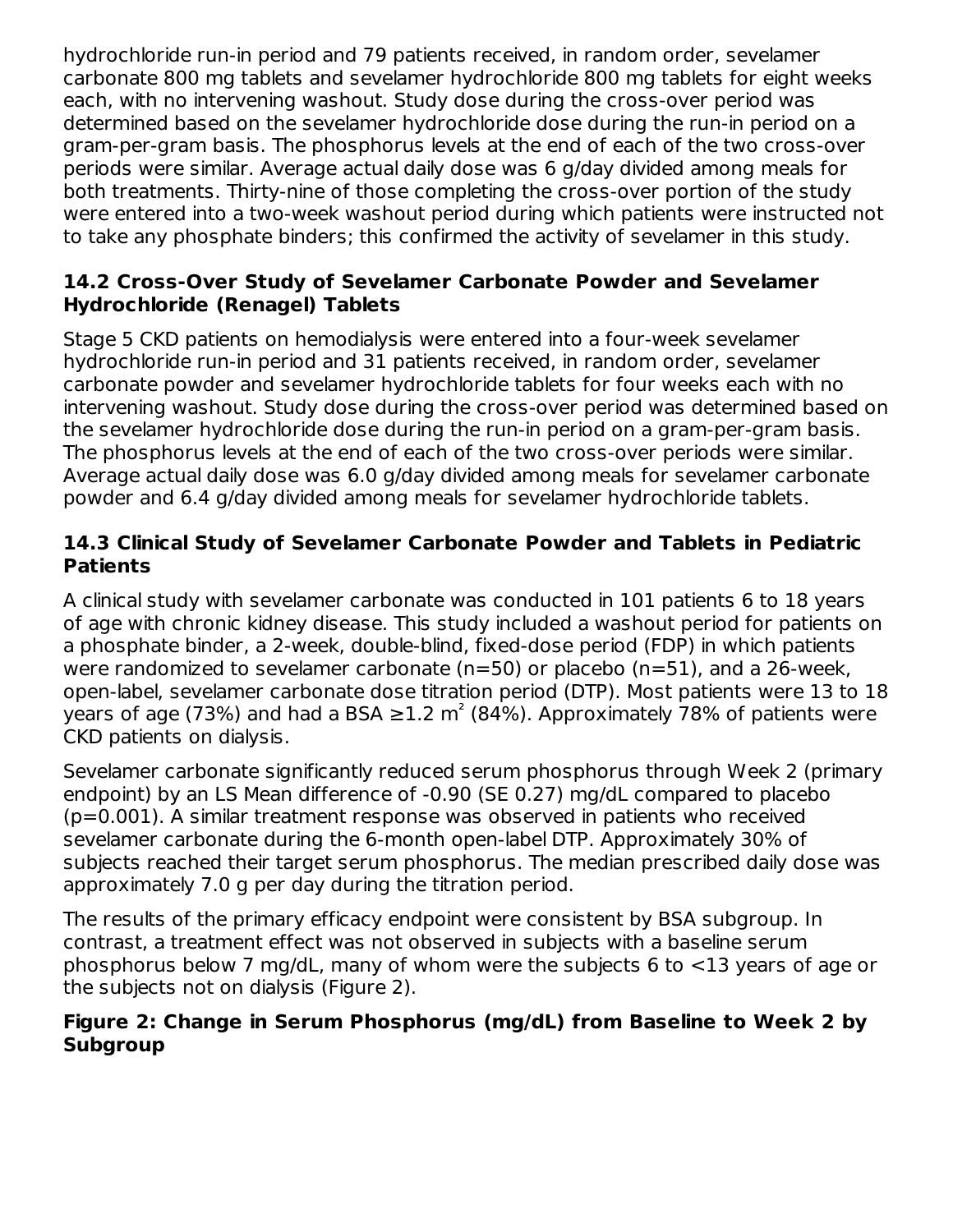

[a]: LS Mean difference of Sevelamer Carbonate - Placebo, based on ANCOVA within subgroup and with treatment as fixed effect and screening BSA and baseline serum phosphorus as covariates.

#### **14.4 Sevelamer Hydrochloride versus Active-Control, Cross-Over Study in Hemodialysis Patients**

Eighty-four CKD patients on hemodialysis who were hyperphosphatemic (serum phosphorus > 6.0 mg/dL) following a two-week phosphate binder washout period were randomized in a cross-over design to receive in random order sevelamer hydrochloride and active control for eight weeks each. Treatment periods were separated by a twoweek phosphate binder washout period. Patients started on treatment three times per day with meals. Over each eight-week treatment period, at three separate time points the dose of sevelamer hydrochloride could be titrated up to control serum phosphorus, the dose of active control could also be altered to attain phosphorus control. Both treatments significantly decreased mean serum phosphorus by about 2 mg/dL (Table 6).

## **Table 6: Mean Serum Phosphorus (mg/dL) at Baseline and Endpoint**

| <b>Sevelamer</b><br><b>Hydrochloride</b><br>$(N=81)$ | <b>Active Control</b><br>$(N=83)$ |
|------------------------------------------------------|-----------------------------------|
|------------------------------------------------------|-----------------------------------|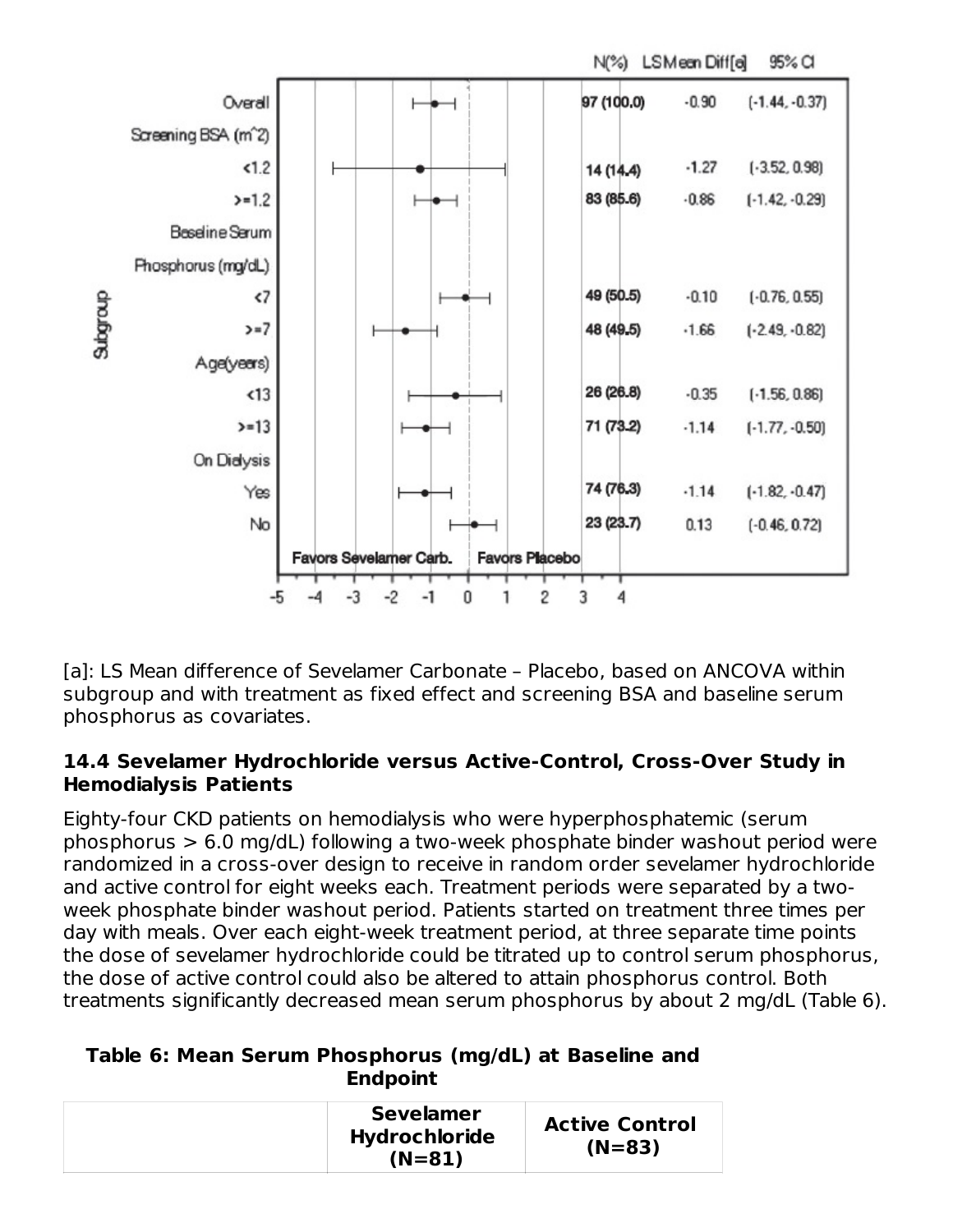| Baseline at End of Washout                                       | 8.4                        | 8.0                                   |
|------------------------------------------------------------------|----------------------------|---------------------------------------|
| Endpoint                                                         | 6.4                        | 5.9                                   |
| Change from Baseline at<br>Endpoint<br>(95% Confidence Interval) | $-2.0^*$<br>$(-2.5, -1.5)$ | $-2.1$ <sup>*</sup><br>$(-2.6, -1.7)$ |

\* p<0.0001, within treatment group comparison

The distribution of responses is shown in Figure 3. The distributions are similar for sevelamer hydrochloride and active control. The median response is a reduction of about 2 mg/dL in both groups. About 50% of subjects have reductions between 1 and 3 mg/dL.

#### **Figure 3: Percentage of Patients (Y-axis) Attaining a Phosphorus Reduction from Baseline (mg/dL) at Least as Great as the Value of the X-axis**



Average daily sevelamer hydrochloride dose at the end of treatment was 4.9 g (range of 0.0 to 12.6 g).

## **14.5 Sevelamer Hydrochloride versus Active Control in Hemodialysis Patients**

Two hundred CKD patients on hemodialysis who were hyperphosphatemic (serum phosphorus > 5.5 mg/dL) following a two-week phosphate-binder washout period were randomized to receive sevelamer hydrochloride 800 mg tablets (N=99) or an active control (N=101). At week 52, using last observation carried forward, sevelamer and active control both significantly decreased mean serum phosphorus (Table 7).

#### **Table 7: Mean Serum Phosphorus (mg/dL) and Ion Product at Baseline and Change from Baseline to End of Treatment**

| Sevelamer Active- |                |
|-------------------|----------------|
| <b>HCI</b>        | <b>Control</b> |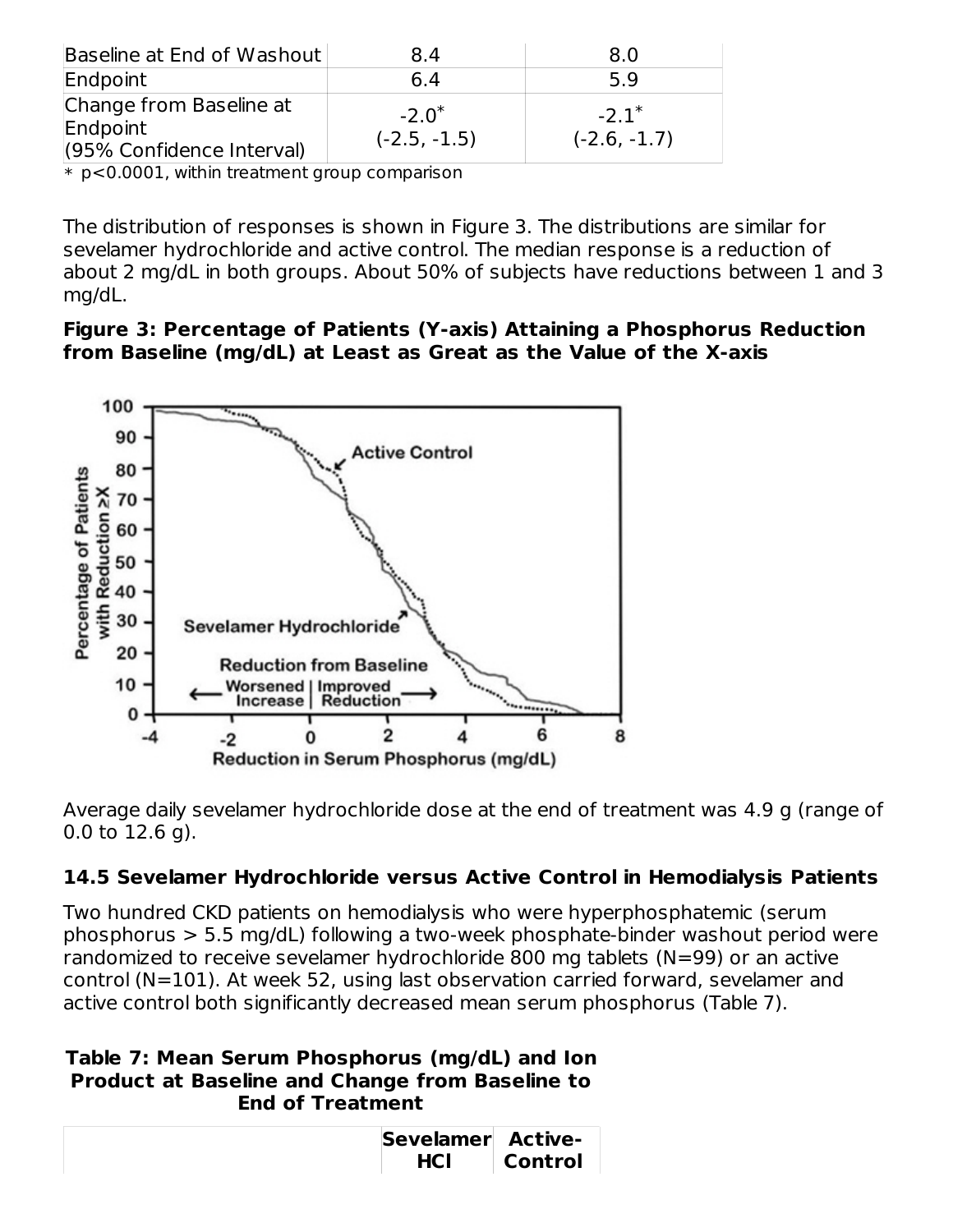|                             | $(N=94)$ | $(N=98)$ |
|-----------------------------|----------|----------|
| Phosphorus                  |          |          |
| Baseline                    | 7.5      | 7.3      |
| Change from Baseline at     |          |          |
| Endpoint                    | $-2.1$   | $-1.8$   |
| Ca x Phosphorus Ion Product |          |          |
| Baseline                    | 70.5     | 68.4     |
| Change from Baseline at     |          |          |
| Endpoint                    | $-19.4$  | $-14.2$  |

Sixty-one percent of sevelamer hydrochloride patients and 73% of the control patients completed the full 52 weeks of treatment.

Figure 4, a plot of the phosphorus change from baseline for the completers, illustrates the durability of response for patients who are able to remain on treatment.

#### **Figure 4. Mean Phosphorus Change from Baseline for Patients who Completed 52 Weeks of Treatment**



Average daily sevelamer hydrochloride dose at the end of treatment was 6.5 g (range of 0.8 to 13 g).

#### **14.6 Sevelamer Hydrochloride versus Active Control in Peritoneal Dialysis Patients**

One hundred and forty-three patients on peritoneal dialysis who were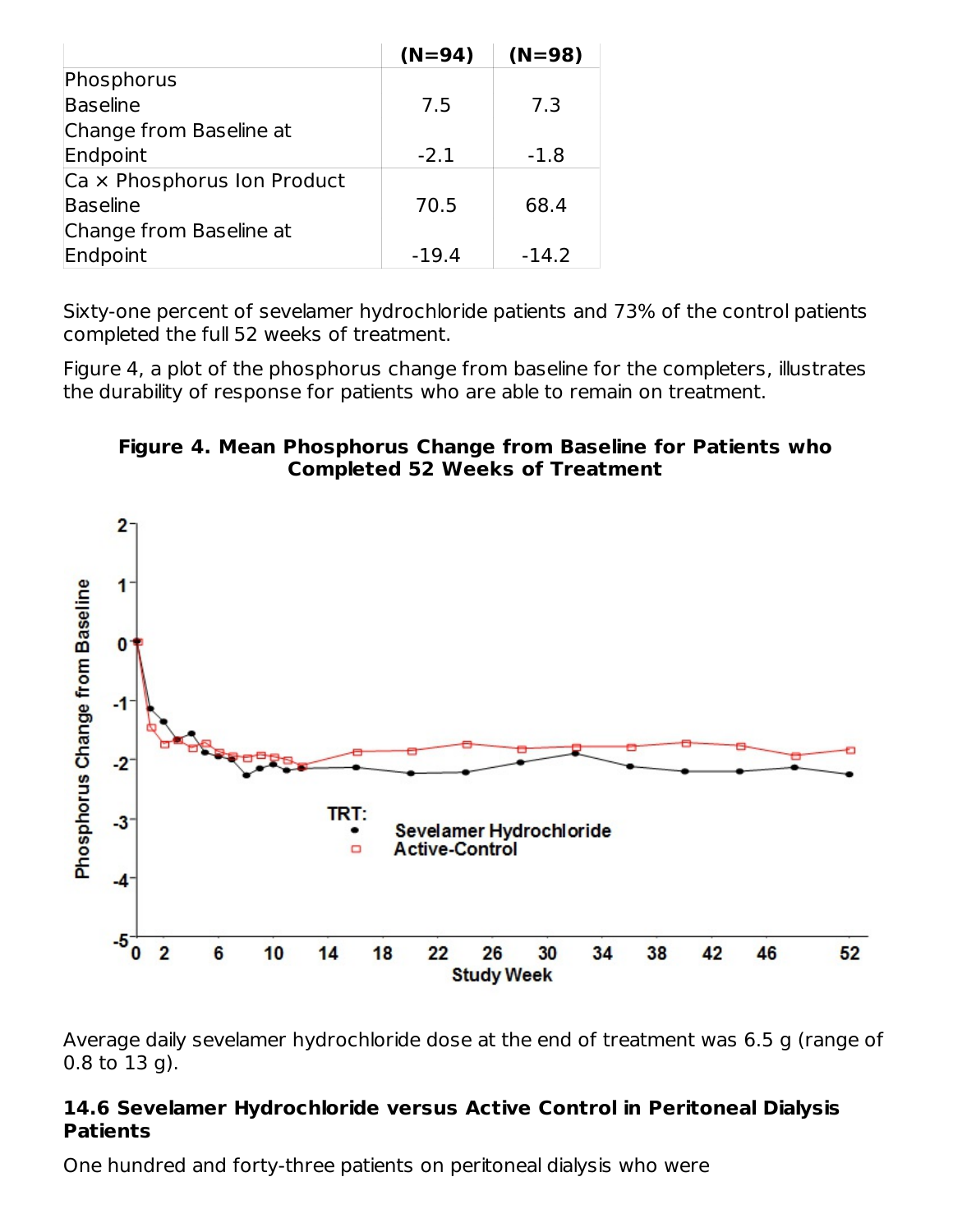hyperphosphatemic (serum phosphorus > 5.5 mg/dL) following a two-week phosphate binder washout period were randomized to receive sevelamer hydrochloride (N=97) or active control (N=46) open label for 12 weeks. Average daily sevelamer hydrochloride dose at the end of treatment was 5.9 g (range 0.8 to 14.3 g). Thirteen patients (14%) in the sevelamer group and 9 patients (20%) in the active-control group discontinued, mostly for gastrointestinal adverse reactions. There were statistically significant changes in serum phosphorus (p<0.001) for sevelamer hydrochloride (-1.6 mg/dL from baseline of 7.5 mg/dL), similar to the active control.

## **14.7 Once-Daily versus Three-Times-Per-Day Dosing**

Stage 5 CKD patients on hemodialysis with a serum phosphate level of >5.5 mg/dL after washout from baseline therapies were randomized in a 2:1 ratio to receive either sevelamer carbonate powder once daily (N=144) or sevelamer hydrochloride as a tablet with the dose divided three times per day  $(N=73)$  for 24 weeks. The initial dose for the two groups was 4.8 g/day. At the end of the study, the total daily dose was 6.2 g/day of sevelamer carbonate powder once daily and 6.7 g/day of sevelamer hydrochloride tablets three times per day. A greater percentage of subjects on the once-daily dose than three-times-per-day regimen discontinued therapy prematurely, 35% versus 15%. The reasons for discontinuation were largely driven by adverse events and withdrawal of consent in the once-daily dosing regimen. Serum phosphate levels and calciumphosphate product were better controlled on the three-times-per-day regimen than on the once daily regimen. Mean serum phosphorus decreased 2.0 mg/dL for sevelamer carbonate powder once-daily and 2.9 mg/dL for sevelamer hydrochloride tablets three times per day.

# **16 HOW SUPPLIED/STORAGE AND HANDLING**

**Sevelamer carbonate** tablets, for oral use is supplied as off-white, film coated, modified capsule shaped, biconvex tablets de-bossed with "**I**" on one side and "**8**" on the other side of the tablet.

1 Bottle of 270 ct 800 mg tablets (NDC 69097-967-93)

**Storage:** Store at 20°C to 25°C (68°F to 77°F). [See USP controlled room temperature].

Protect from moisture.

Dispense in tight, light-resistant container as defined in the USP.

# **17 PATIENT COUNSELING INFORMATION**

Inform patients to take sevelamer carbonate tablets with meals and adhere to their prescribed diets.

For patients using an oral medication where a reduction in the bioavailability of that medication would have a clinically significant effect on its safety or efficacy, advise the patient to take the oral medication at least one hour before or three hours after Sevelamer carbonate tablets.

Advise patients to report new onset or worsening of existing constipation or bloody stools promptly to their physician [see Warnings and Precautions (5.1)].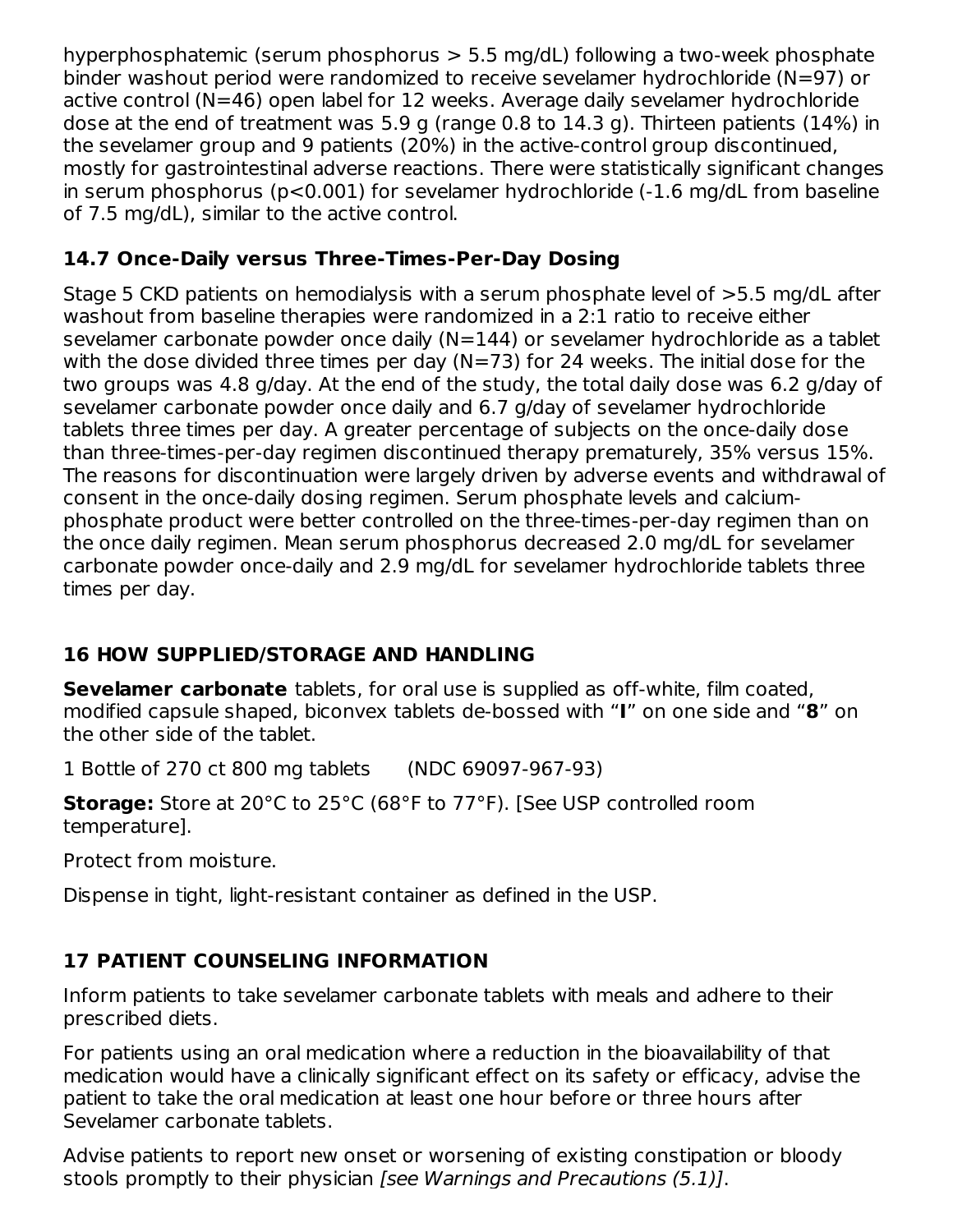Disclaimer: Other brands listed are the registered trademarks of their respective owner and are not trademarks of Cipla.

stools promptly to their physician [see Warnings and Precautions (5.1)].

Manufactured by: InvaGen Pharmaceuticals, Inc. (a subsidiary of Cipla Ltd.) Hauppauge, NY 11788

Or

Manufactured By:

Cipla Ltd., Kurkumbh, India

Manufactured for: Cipla USA, Inc. 10 Independence Boulevard, Suite 300 Warren, NJ 07059

Rev: 05/2020

### **PACKAGE LABEL.PRINCIPAL DISPLAY PANEL**

#### **PACKAGE LABEL.PRINCIPAL DISPLAY PANEL**

**NDC 69097-967-93 Rx Only**

**Sevelamer Carbonate Tablets**

**800 mg**

#### **270 film coated tablets**

**Cipla**

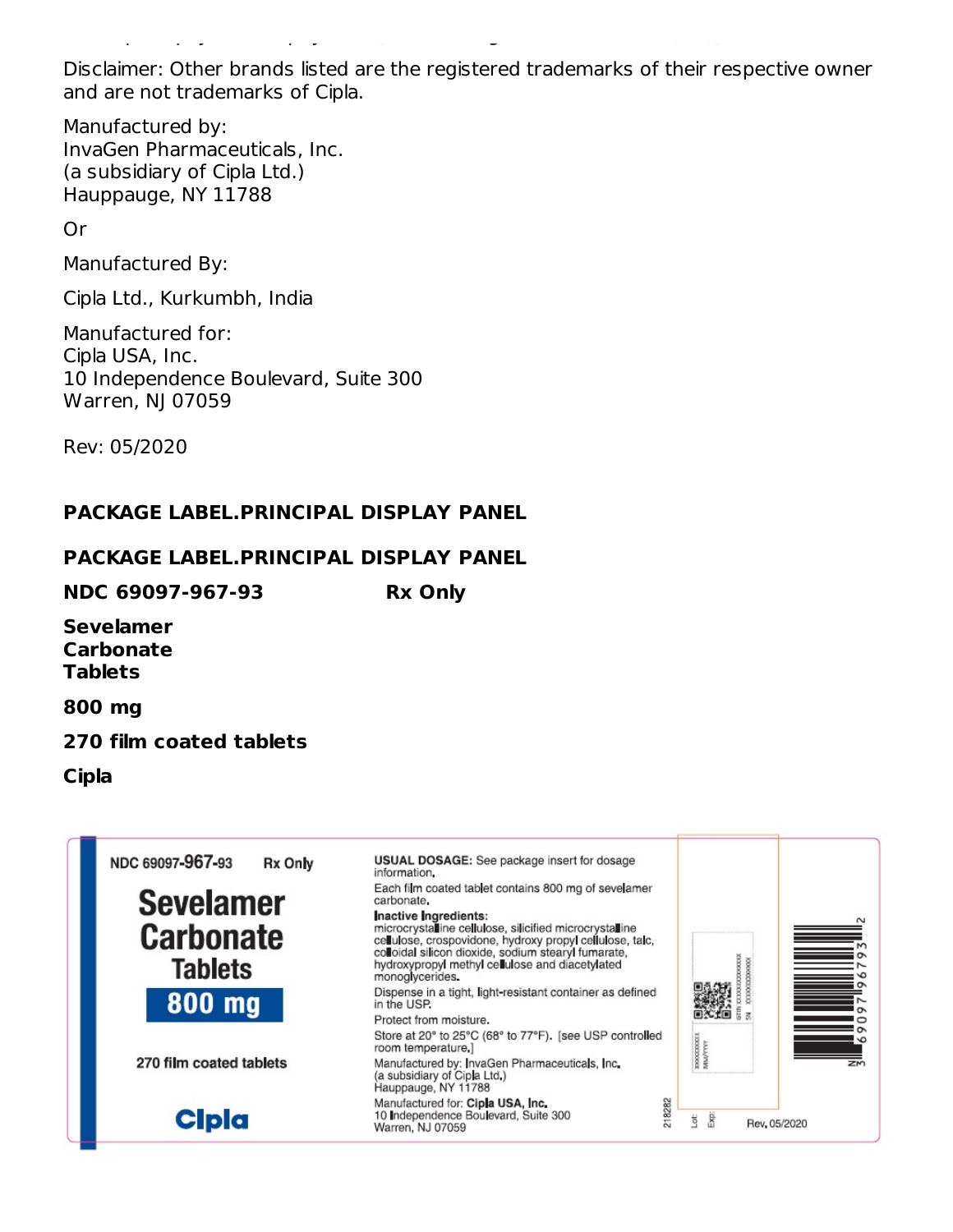

| <b>SEVELAMER CARBONATE</b><br>sevelamer carbonate tablet, film coated |                                                                              |  |                                   |  |                 |  |
|-----------------------------------------------------------------------|------------------------------------------------------------------------------|--|-----------------------------------|--|-----------------|--|
|                                                                       |                                                                              |  |                                   |  |                 |  |
| <b>Product Information</b>                                            |                                                                              |  |                                   |  |                 |  |
| <b>Product Type</b>                                                   | NDC:69097-967<br><b>HUMAN PRESCRIPTION DRUG</b><br><b>Item Code (Source)</b> |  |                                   |  |                 |  |
| <b>Route of Administration</b>                                        | ORAL                                                                         |  |                                   |  |                 |  |
|                                                                       |                                                                              |  |                                   |  |                 |  |
| <b>Active Ingredient/Active Moiety</b>                                |                                                                              |  |                                   |  |                 |  |
|                                                                       | <b>Ingredient Name</b>                                                       |  | <b>Basis of Strength Strength</b> |  |                 |  |
|                                                                       | SEVELAMER CARBONATE (UNII: 9YCX42I8IU) (SEVELAMER - UNII:941N5DUU5C)         |  | SEVELAMER CARBONATE 800 mg        |  |                 |  |
|                                                                       |                                                                              |  |                                   |  |                 |  |
| <b>Inactive Ingredients</b>                                           |                                                                              |  |                                   |  |                 |  |
|                                                                       | <b>Ingredient Name</b>                                                       |  |                                   |  | <b>Strength</b> |  |
| MICROCRYSTALLINE CELLULOSE (UNII: OP1R32D61U)                         |                                                                              |  |                                   |  |                 |  |
| CROSPOVIDONE, UNSPECIFIED (UNII: 2S7830E561)                          |                                                                              |  |                                   |  |                 |  |
|                                                                       | HYDROXYPROPYL CELLULOSE, UNSPECIFIED (UNII: 9XZ8H6N6OH)                      |  |                                   |  |                 |  |
| <b>TALC</b> (UNII: 7SEV7J4R1U)                                        |                                                                              |  |                                   |  |                 |  |
| <b>SILICON DIOXIDE (UNII: ETJ7Z6XBU4)</b>                             |                                                                              |  |                                   |  |                 |  |
| <b>SODIUM STEARYL FUMARATE (UNII: 7CV7WK4UI)</b>                      |                                                                              |  |                                   |  |                 |  |
| HYPROMELLOSE, UNSPECIFIED (UNII: 3NXW29V3WO)                          |                                                                              |  |                                   |  |                 |  |
| <b>DIACETYLATED MONOGLYCERIDES (UNII: 5Z17386USF)</b>                 |                                                                              |  |                                   |  |                 |  |
|                                                                       |                                                                              |  |                                   |  |                 |  |
| <b>Product Characteristics</b>                                        |                                                                              |  |                                   |  |                 |  |
| WHITE (WHITE)<br>Color<br><b>Score</b><br>no score                    |                                                                              |  |                                   |  |                 |  |